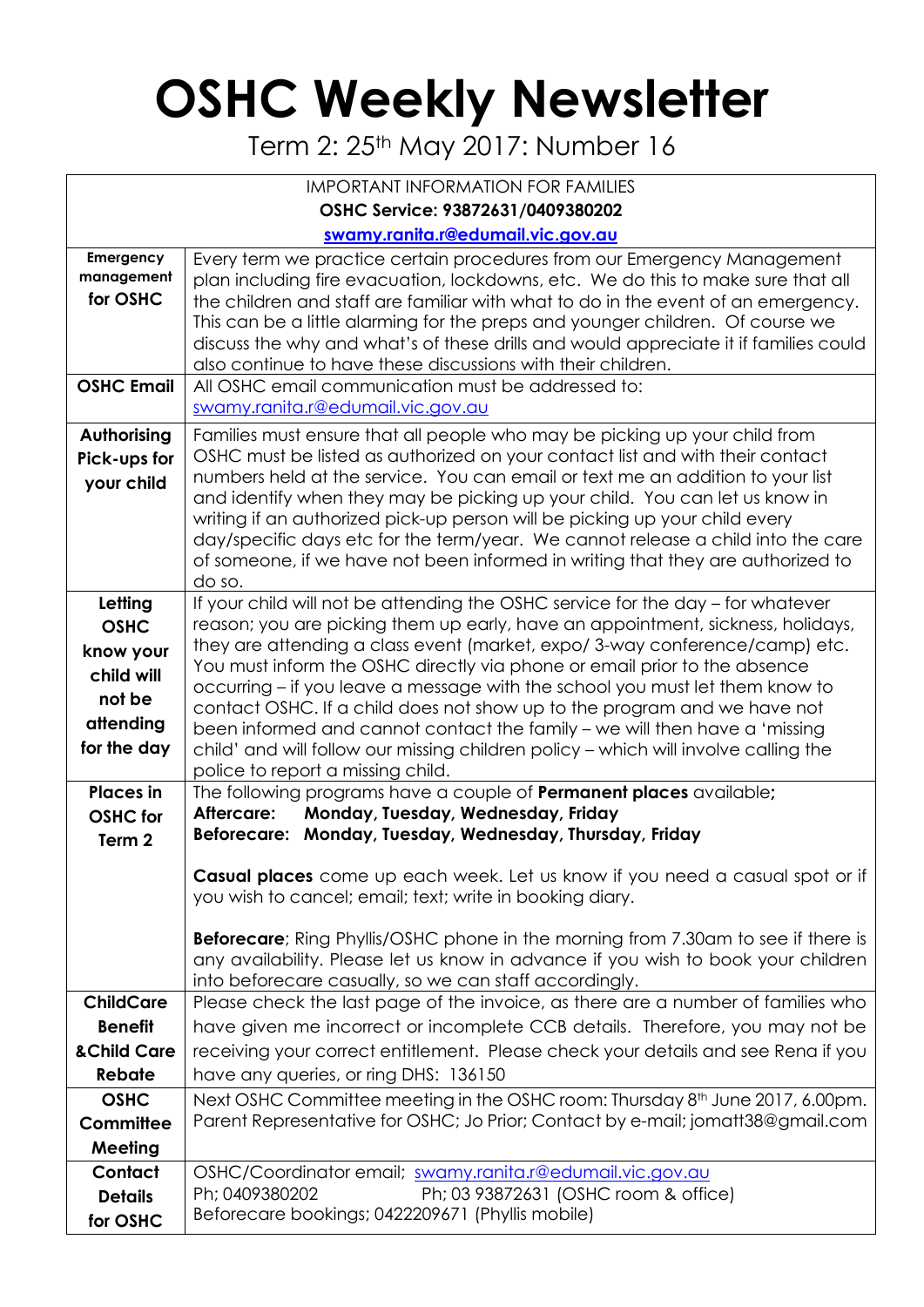| Rena will respond to all OSHC Communication between 10.30am-6.00pm Mon-Fri        |
|-----------------------------------------------------------------------------------|
| during school Terms only.  Emergency Beforecare requests will be taken by Phyllis |
| from 7.30-9.00am Mon-Fri, school terms only.                                      |

## **Weekly Aftercare & Beforecare Program Plan**

## **Framework for School Age Care: Focus Outcomes;**

**1.'Children have a strong sense of identity'**

**2. 'Children are connected with and contribute to their world'**

**3. 'Children have a Strong Sense of Wellbeing'**

- **4. 'Children are confident and involved learners'**
	- **5. 'Children are effective communicators'**

## **AFTERCARE Day Date Activity** Mon | 29th May **Glenda**: Colourfuls/master chef/skipping **Rusty**: Handball **Indiana:** Softcrosse **Hayfa:** Origami Vase & Flowers **Paul:** Art Club; Sunprints, Self-portraits **Olivia:** Light Catchers **Rowena:** Outside Games Tues | 30<sup>th</sup> May **Harri:** Bug Collages **Rusty**: Magic the Gathering **Indiana:** AFL **Phyllis:** Gymnastics in Hall **Hayfa:** Outside Games/ skipping **Olivia:** Peg Monsters **Rowena:** Craft/Drawing/Painting Wed 31st May **Glenda**: Colourfuls/Master Chef/Skipping **Rusty:** Two Touch Harri: Sewing Club; Stretchy Hats **Justine:** Autumn Collages **Paul:** Sandpit (other side of school) **Indiana:** Wheels: Protective gear must be worn **Olivia:** Library Club; quest activities/games **Rowena:** Art & Craft **Phyllis:** Science Lab; The case of the Shrinking Tissue Thurs 1st June **Harri:** Undersea watercolour paintings with crayons resist **Paul :** Sandpit/outside games **Glenda:** Cooking Club; Fruit Salad **Indiana:** T-Ball **Meg:** BEPS OSHC Got Talent **Rusty:** AFL **Justine:** Sculptures with Re-cycled materials **Rowena:** Outdoor Games Fri 2nd June **Indiana:** Touch Rugby